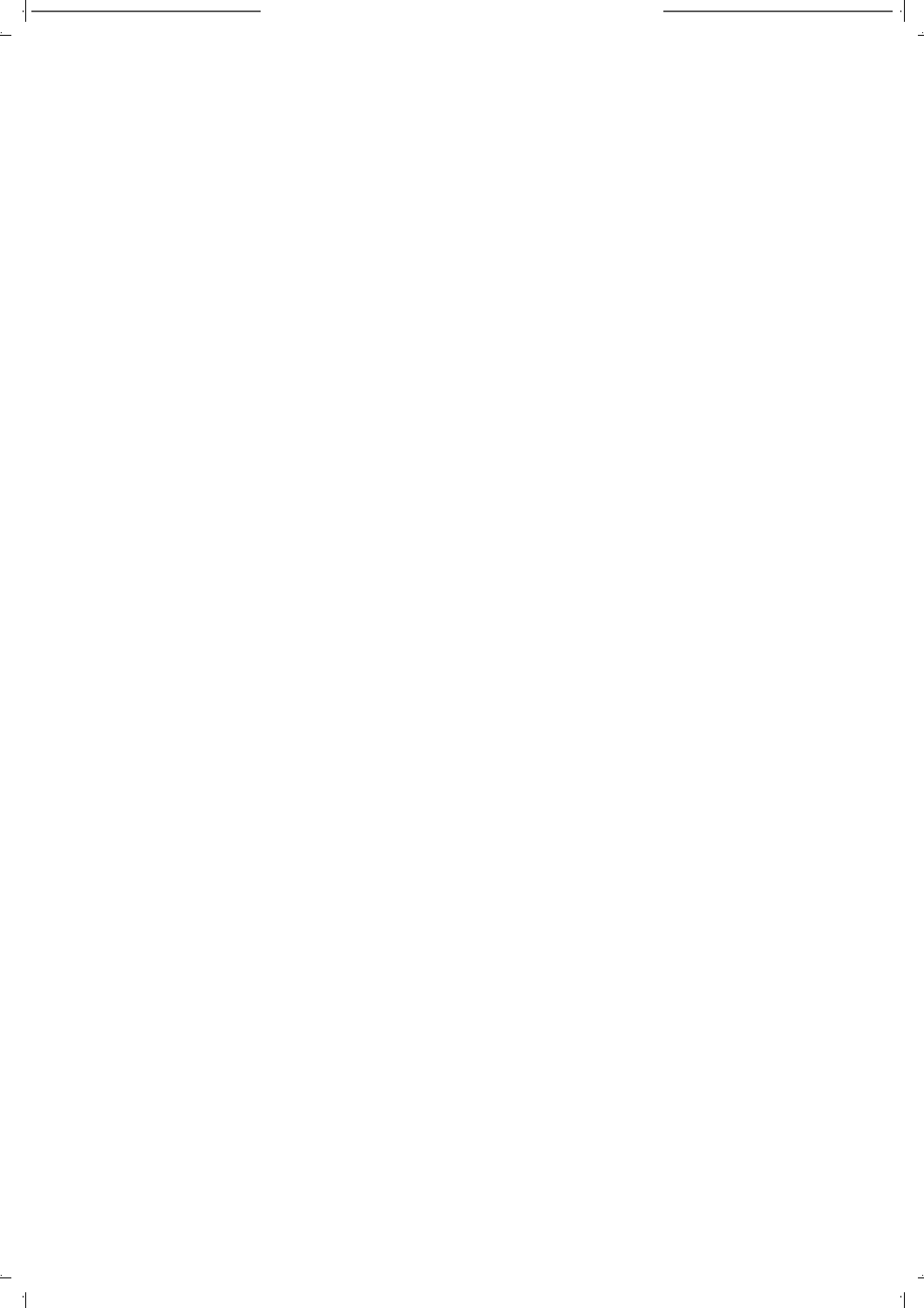

## 4.1 Typology

This chapter explores the relationships between the main demographic events affecting enterprises. It develops a typology that describes these events and takes account of the links between them. This typology is then interpreted from the point of view of both business demography and statistical business registers.

Chapter 12 of the EU Business Registers Recommendations Manual sets out a general typology of demographic events covering a range of statistical units including the enterprise. These events are split into existential changes (i.e. those involving the emergence or disappearance of combinations of production factors) and distribution changes (i.e. changes in the distribution of production factors between units).

Chapters 13 and 14 develop this typology specifically for the enterprise, by considering the continuity of enterprises, and the number of enterprises present before and after a particular demographic event. In this way, existential changes (births and deaths) can be defined as events that involve the transition from no enterprises to one enterprise, or vice versa. Changes in the distribution of production factors, however, require that at least one enterprise is present both before and after the event.

This approach is summarised in the table below, which contains the main demographic events for which it is considered that there is demand for data:

|                                          | Real, observable world                 |                                       | <b>Business register</b> |                  |  |
|------------------------------------------|----------------------------------------|---------------------------------------|--------------------------|------------------|--|
| Event                                    | <b>Enterprises before</b><br>the event | <b>Enterprises</b><br>after the event | <b>Creations</b>         | <b>Deletions</b> |  |
| Enterprise birth                         |                                        |                                       |                          |                  |  |
| Enterprise death                         |                                        |                                       |                          |                  |  |
| Change of ownership                      |                                        |                                       |                          |                  |  |
| Merger                                   | n                                      |                                       |                          | n                |  |
| Take-over                                | n                                      |                                       |                          | $n-1$            |  |
| Break-up                                 |                                        | n.                                    | n                        |                  |  |
| Split-off                                |                                        | n                                     | $n-1$                    |                  |  |
| Creation of a joint venture              | n                                      | $n+1$                                 |                          |                  |  |
| Cessation of a joint venture             | n                                      | $n-1$                                 |                          |                  |  |
| Restructuring within an enterprise       |                                        |                                       |                          |                  |  |
| Restructuring within an enterprise group | n                                      | n                                     | 0 or more                | 0 or more        |  |
| Change of group                          |                                        |                                       |                          |                  |  |
| Complex restructuring                    | n                                      | n                                     | 0 or more                | 0 or more        |  |

Note:  $n = 2$  or more

This table does not cover separately employer or economic enterprise births or deaths, defined in Chapter 5, because these events do not necessarily have an effect on the units covered in the business register, depending on the coverage of the business register; namely if non-employer enterprises are included. Entries by growth (reaching the respective employee threshold) are events related to units that already exist in the business register. Equally, exits by decline (moving below an employee threshold) may lead to the removal of a unit from the business register only with a delay, if at all.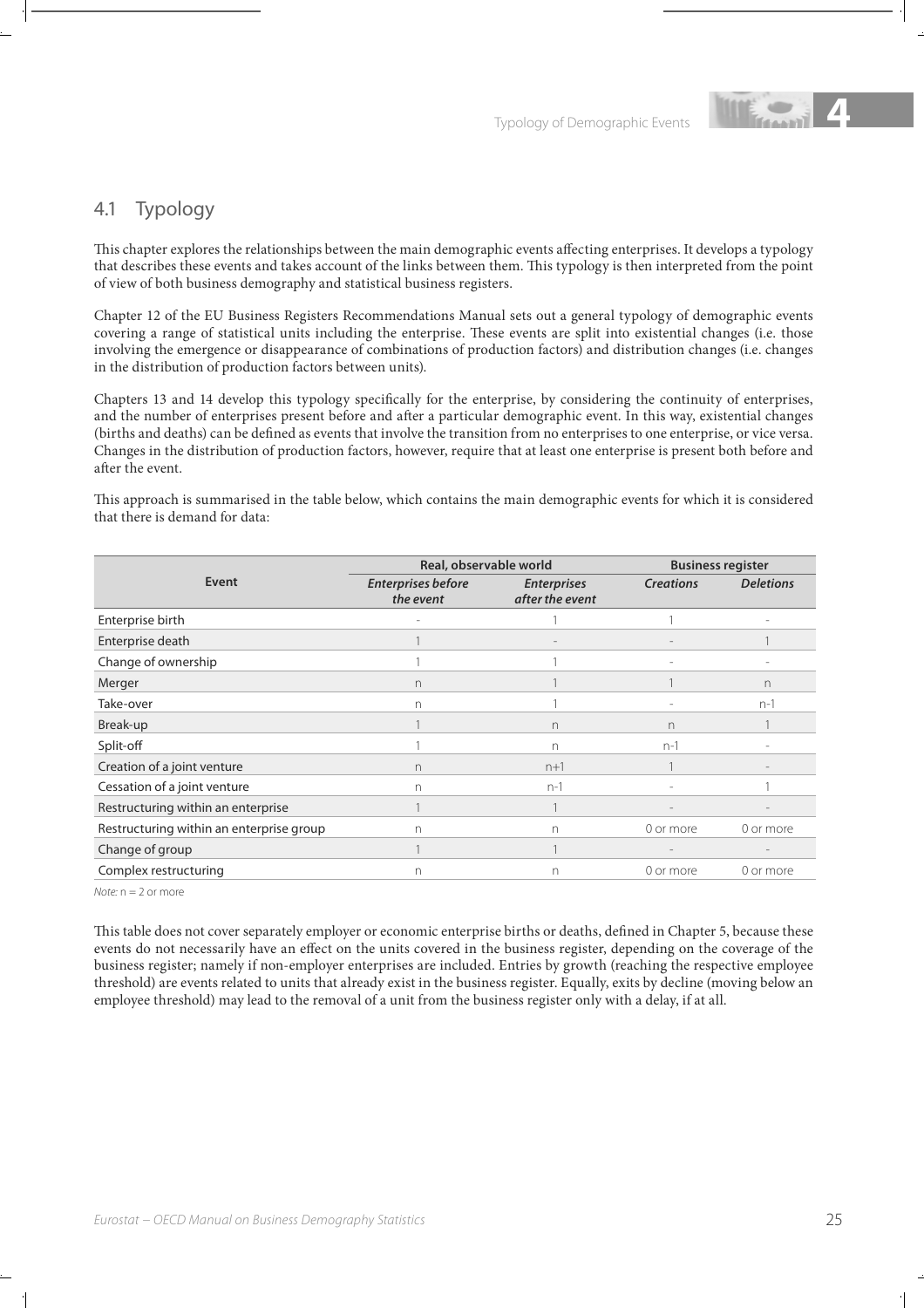

The continuity rules set out in chapter 14 of the EU Business Registers Recommendation Manual consider three continuity factors, continuity of control, economic activity and location. The rules vary depending on the definition used for births. For enterprise births they can be summarised in the following way (read by column):

| Change of controlling legal unit | NΟ  | Yes | NΟ  | Nο  | Yes       | NΟ  | Yes | Yes |
|----------------------------------|-----|-----|-----|-----|-----------|-----|-----|-----|
| Change of principal activity     | NΟ  | NΩ  | NΟ  | Yes | Nο        | Yes | Yes | Yes |
| Change of main location          | NΟ  | NΩ  | Yes | Nο  | Yes       | Yes | Nο  | Yes |
| <b>Continuity of Enterprise?</b> | Yes | Yes | Yes | Yes | See notel | No  | No  | No  |

Note – for enterprise births, these rules generally follow the approach that if two out of three of the continuity factors change, there is no continuity of the enterprise. There is, however, one exception. This is where an unincorporated business simultaneously moves to a new location and changes its legal form to become incorporated (and therefore limited liability). The convention is that there is continuity of the enterprise in such cases. For employer enterprise births however all changes in the controlling legal unit that see an enterprise move from having no employees to 1 or more employee are treated as a birth (and for economic births, 2 or more employees).

Continuity of employment may also be an important factor, particularly in the (relatively rare) cases where the above rules may lead to the conclusion that two separate enterprises are continuations of a single previous enterprise. Continuity of employment is, however, often difficult to measure in practice, particularly for smaller enterprises, hence it is excluded from the main rules above. It could also be argued that the more measurable factors of principal activity and location are in fact proxies for employment.

There are, however, certain events such as mergers, split-offs, take-overs and restructuring that are not fully covered by these rules. These events are considered further below. The approach followed here is to create a decision matrix that can be used to determine whether or not a particular event has happened, then to look in more detail at the possible outcomes.

## *Demographic Events Decision Matrix*

The decision matrix below is designed to help determine the type of event that has taken place, by drawing together the typology and the continuity rules given above, recalling that the population at the start is dependent in each case on the definition used for births and deaths. The key events for business demography are births and deaths, though other events are relevant when determining whether or not an enterprise has survived.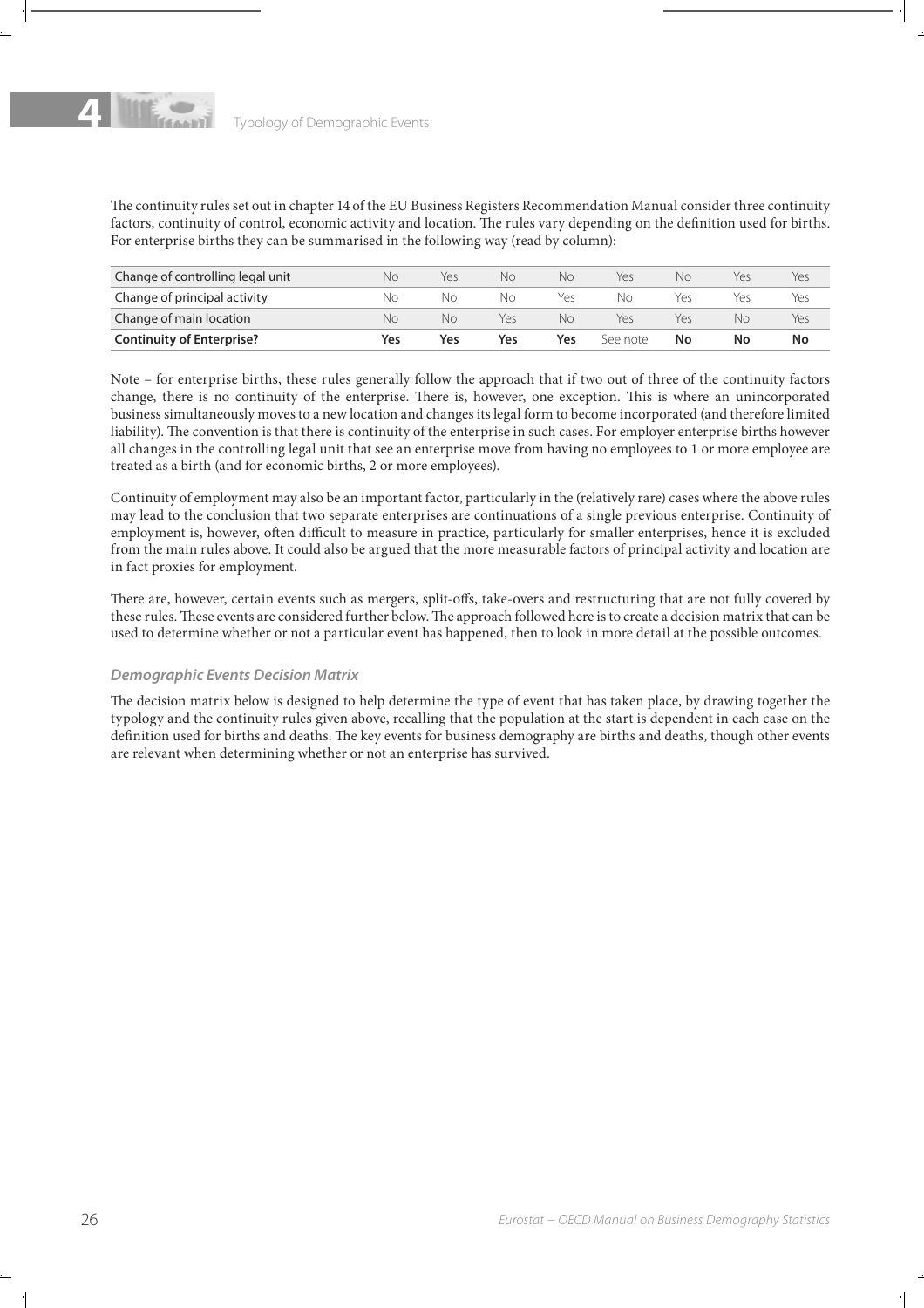Typology of Demographic Events **4**



Note : Ent = enterprise

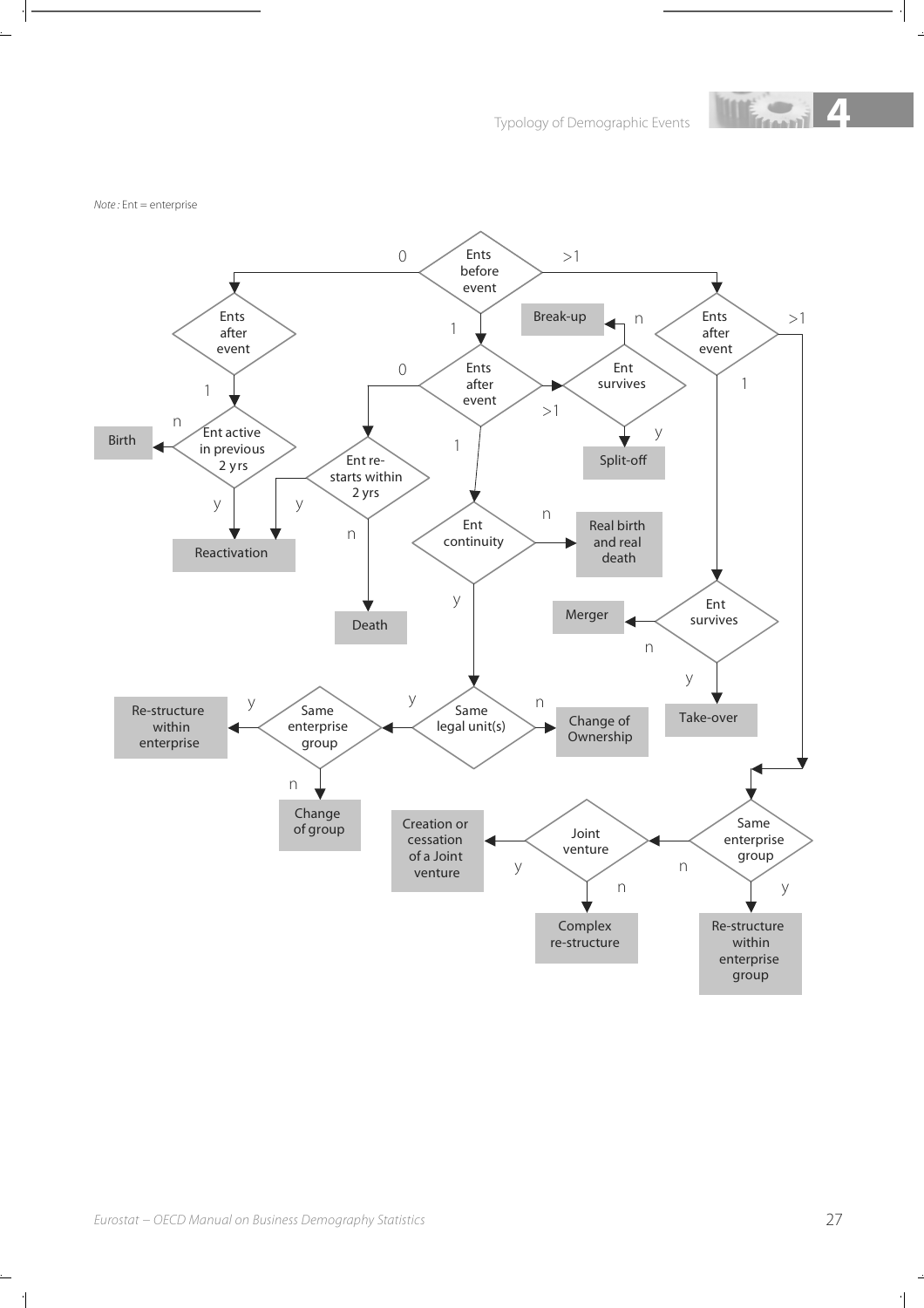

The outcomes of the decision matrix above can be considered in terms of their implications for both business demography and statistical business registers, although naturally much depends on the coverage of businesses in the statistical business register, or the use of employment thresholds for the definition of the population of active enterprises. Because the matrix above starts with the assumption that the target population is consistent with that used in the birth definition, entries by growth and exits by decline are not represented in the matrix above, for example a merger of two businesses with 1 employee will signal a birth under the economic enterprise birth definition but this is not shown above because, for the definition of economic enterprise births, businesses with 1 employee are not in the population scope.

The following assumes that in each case the coverage of the population of active enterprises is consistent with the business demography concept (birth, death) being followed. In other words it assumes that for the:

**Enterprise birth** concept – all enterprises that have employment and/or turnover are in the population of active enterprises. **Employer Enterprise birth** concept – only enterprises with 1 or more employees are in the population of active enterprises. **Economic Enterprise birth** concept – only enterprises with 2 or more employees are in the population of active enterprises.

- **Birth** This is an independent event affecting only one enterprise in the population of active enterprises. Three concepts of birth exist as shown above. For **Enterprise births** this involves the creation of a new combination of factors of production, and, typically, the creation of a new enterprise reference on the business register, depending on the coverage of the business register. Employer and Economic Enterprise births may also coincide with the appearance of a creation on the business register but, where the business register covers all enterprises, some of these births will not coincide with these creations and instead they will appear as births entries by growth, see below.
- N **Reactivation** This event involves an enterprise becoming dormant for a period of less than two years, then recommencing activity in a way that complies with the definition of continuity. In terms of business demography this event does not constitute a birth or death. The enterprise is considered to have survived as long as the period of inactivity does not encompass a whole calendar year. On the business register, there would be continuity of the enterprise reference, but ideally, the enterprise should have a marker to show that it is dormant during the period of inactivity. If the definition of continuity is not met, e.g. an entrepreneur re-commences trading but with a different activity and at a different location, this would be considered as a death followed by a birth.
- **Enterprise Death** This is an independent event affecting only one enterprise, and involving the dissolution of a combination of factors of production. It involves the deletion of an enterprise reference on the (live) business register.
- **Re-structure Within Enterprise** This type of event only involves one enterprise, which survives throughout, but changes structure in the process. Examples include opening or closing local units. This event is of no real interest or significance from the point of view of business demography, and has no impact on the demographic variables held at the enterprise level on business registers.
- **Break-up** This event involves a splitting of the production factors of an enterprise into two or more new enterprises, in such a way that the previous enterprise is no longer recognisable. There is no continuity or survival, but the closure of the previous enterprise is not considered to be a death. Similarly the new enterprises are not considered to be births. In the business register, this event would be reflected by the deletion of an enterprise reference (from the live register), and the creation of two or more new enterprise references.
- **Split-off** This event is similar to a break-up, but in this case the original enterprise does survive in a recognisable form, and therefore there is both continuity and survival. There is no death, but one or more new enterprises are created. This would be recorded in the business register by the creation of one or more new enterprise references.
- <sup>N</sup> **Merger** This event can be seen as the opposite of a break-up. It involves a consolidation of the production factors of two or more enterprises into one new enterprise, in such a way that the previous enterprises are no longer recognisable. There is no continuity or survival, but the closures of the previous enterprises are not considered to be deaths. Similarly the new enterprise is not considered to be a birth. In the business register, this event would be reflected by the deletion of two or more enterprise references, and the creation of one new enterprise reference.